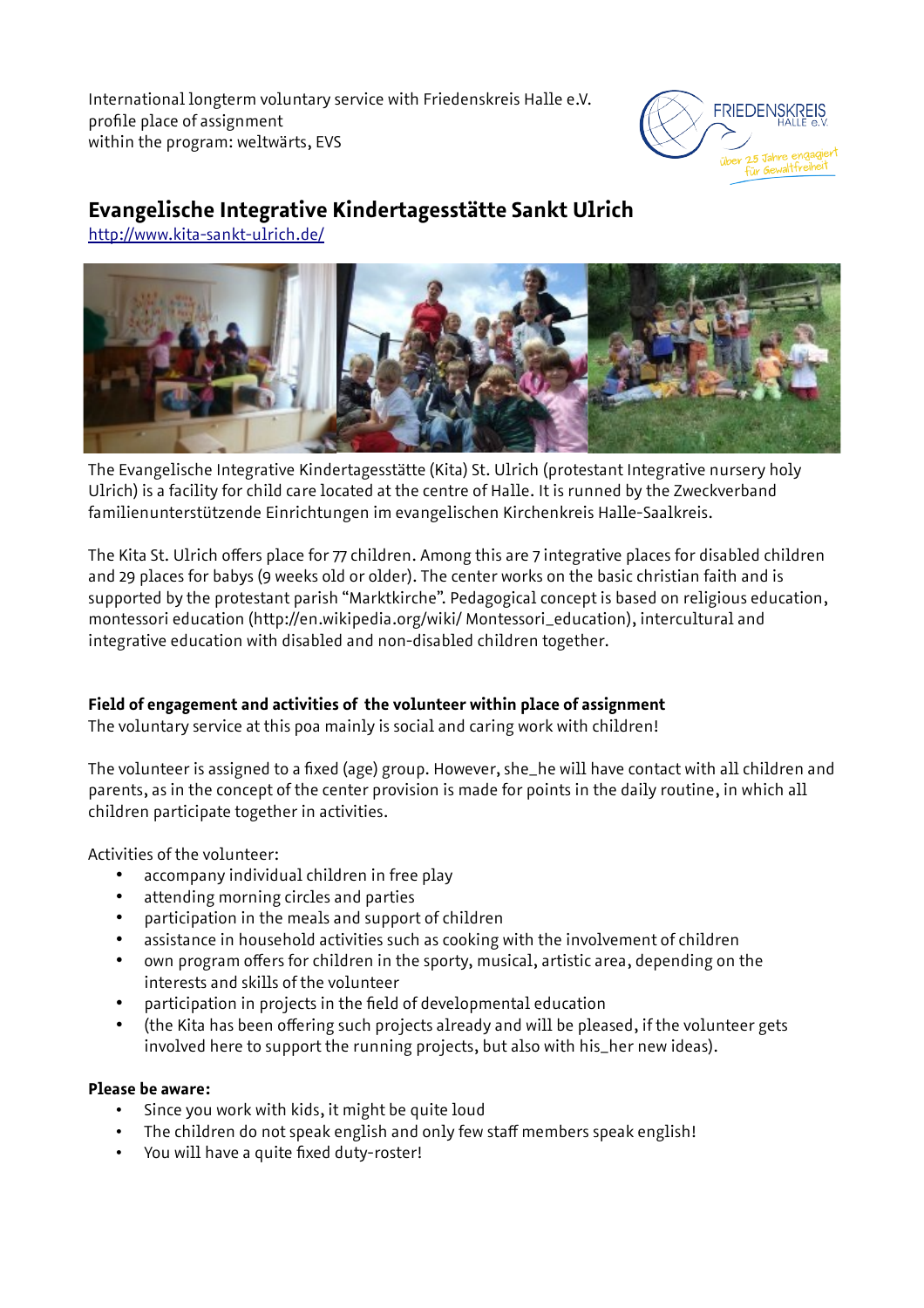### **Volunteers profile – Specific for this place of assignment**

- enthusiasm for working with children
- openness to religious themes and religious education
- openness to children with disabilities
- interest in sports, music, cultural or creative work and interest to bring in this knowledge in the work with children
- selfconfident
- need a certificate of good conduct without any entries

#### **Volunteers profile – General**

- 18 to 28 years (exceptions can be made, when reasonable)
- (high) school graduation or comparable personal suitability
- basic knowledge of English and German and willingness to learn German starting in home country
- motivation: voluntary service as an opportunity to learn in different fields and to get involved with (civil) society (voluntary service as learning and peace service)
- openess to the special structure of a voluntary service with Friedenskreis Halle, that is: willingness to participate in the accompanying educational program, to develope and implement one or more small project(s) and to get occupied and engaged with topics and activities of (local) civil society,
- interest in global relationships and peace politics as well as education on these topics
- preferable already dedication in civil society in the home country, willingness to get involved in civil society in the home country after returning

#### **Reports of former volunteers**

#### **Stefanija, 2016-17, final report**

Kita St. Ulrich it is a great kindergarten where you can express you creativity by everyday work with the children. The most beneficial activity in my opinion in the kindergarten is an exercise called "Morning circle", where we all sit in a circle and sing songs, speak with the children or tell a story.

I would say that is necessary to have German knowledge after applying at this place of assignment! But also if you are motivated to learn the language I would recommend working with the biggest children instead of working with the small children like me (Grasshopper), because they use incorrect words and you can't really improve your German language. Besides of that reason you can organize more activities during the day.

What amazed me the most was that before every meal we were singing songs with the Grasshoppers not only in German but in Macedonian as well. After 6 months of my voluntary service I felt part of the team, at the begging it was really hard because of the language barrier. My colleagues were really kind and careful.

However in the end I would say that it is an unforgettable experience which gave me a lot of ideas and inspiration if I want to work with children in my future.